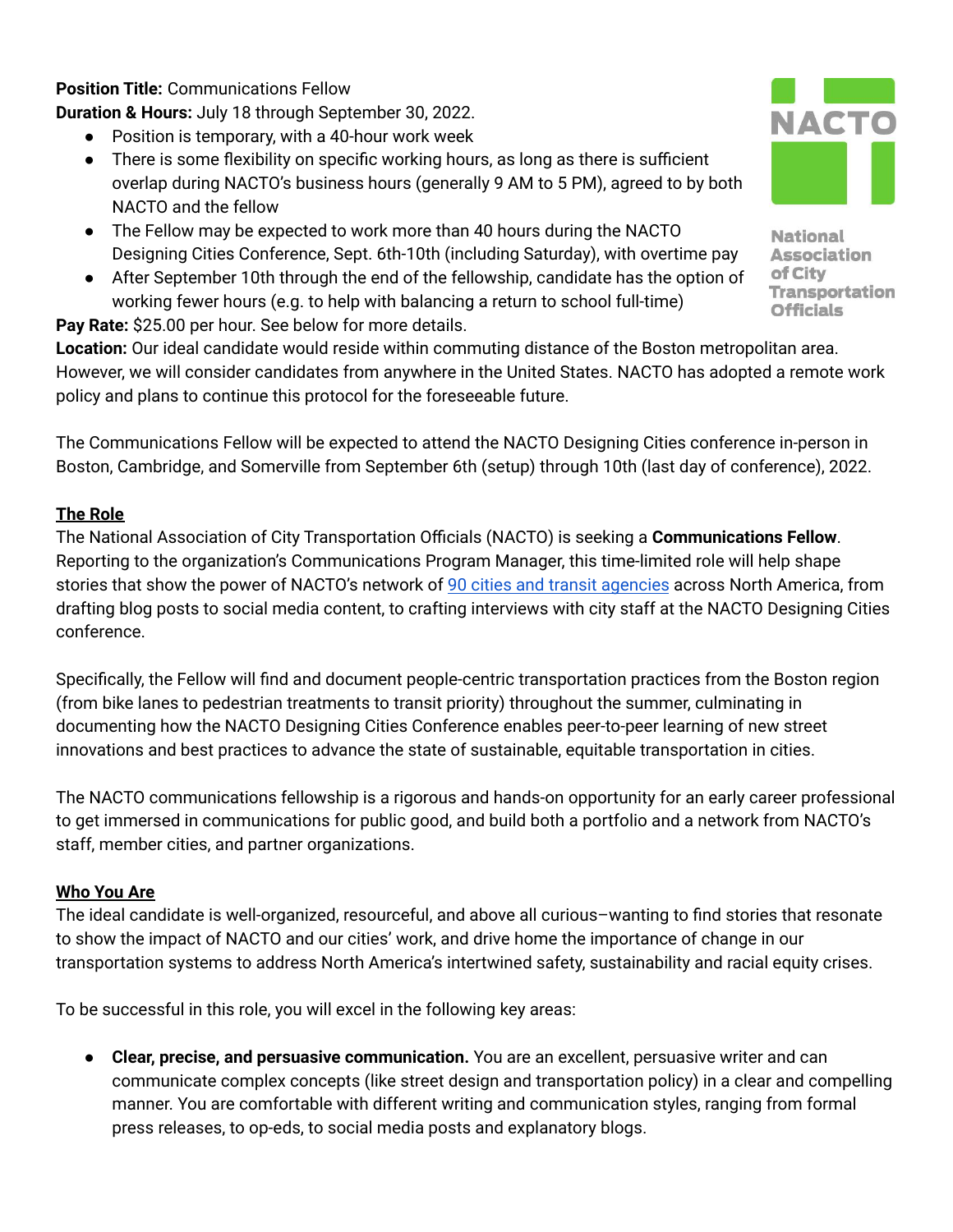- **● Highly organized, motivated, adaptable, and detail oriented:** You are able to juggle competing demands and reprioritize. You have, or can create, a system for keeping tasks from slipping through the cracks. You adapt when circumstances change. You know how to ask the clarifying questions necessary to produce a high-quality work product.
- **● Keenly aware of voice, tone, and the power of language and representation.** You can learn, internalize, and incorporate NACTO's voice, and are eager to learn what tone is both appropriate and effective for a given communication product. You are comfortable with speaking openly about race, gender, and power dynamics, and eager to learn how to put into practice the ways that language can support positive change, or create more roadblocks to it. When you don't know how to approach a project that involves race, gender, and power, you take the time to do your research or thought partner with a colleague in order to create the most intentional deliverable possible.
- **● Collaborative style.** NACTO is a team, and we work cross collaboratively. Your role touches every part of the organization, and you will develop relationships, and partner with your colleagues to work together to achieve our ambitions. Communications is necessarily collaborative within our organization, and you embrace open brainstorming and are comfortable with giving and receiving feedback.
- **Desired but not required:** Experience with multimedia or visual content creation–from photography to video to graphics production is a plus. Specific experience with software such as WordPress, Adobe Creative Suite, Adobe Premier, Canva, MailChimp, and similar.

## **Responsibilities include:**

The fellow will primarily be tasked with researching, creating, and documenting storylines connected to the NACTO Designing Cities conference–where cities from across North America gather to share best practices in city transportation to make cities more sustainable. These storylines may take the shape of blog posts, video content, advance planning for press opportunities, and social media posts.

The fellow will also research and write blog posts, social media content for NACTO's research, guidance, and policy work.

### **Specifically, the fellow will:**

- **● Research stories:**
	- **○** Research and conceive of storytelling ideas
	- Interview city staff, partner organizations, and community members
- **● Create**:
	- **○** Blog posts
	- **○** Social media content (Twitter, Instagram, Facebook, LinkedIn)
	- **○** News releases (potential)
	- Press pitches (potential)
	- Visual materials such as animations, graphics, videos, etc. (potential)
- **Research and maintain press lists**
	- Research reporters that are not in NACTO's network but would potentially write news stories aligned with the organization's goals
	- Research the local transportation reporters in all of NACTO's cities
	- Update and organize NACTO's press lists
- **Photo library outreach**